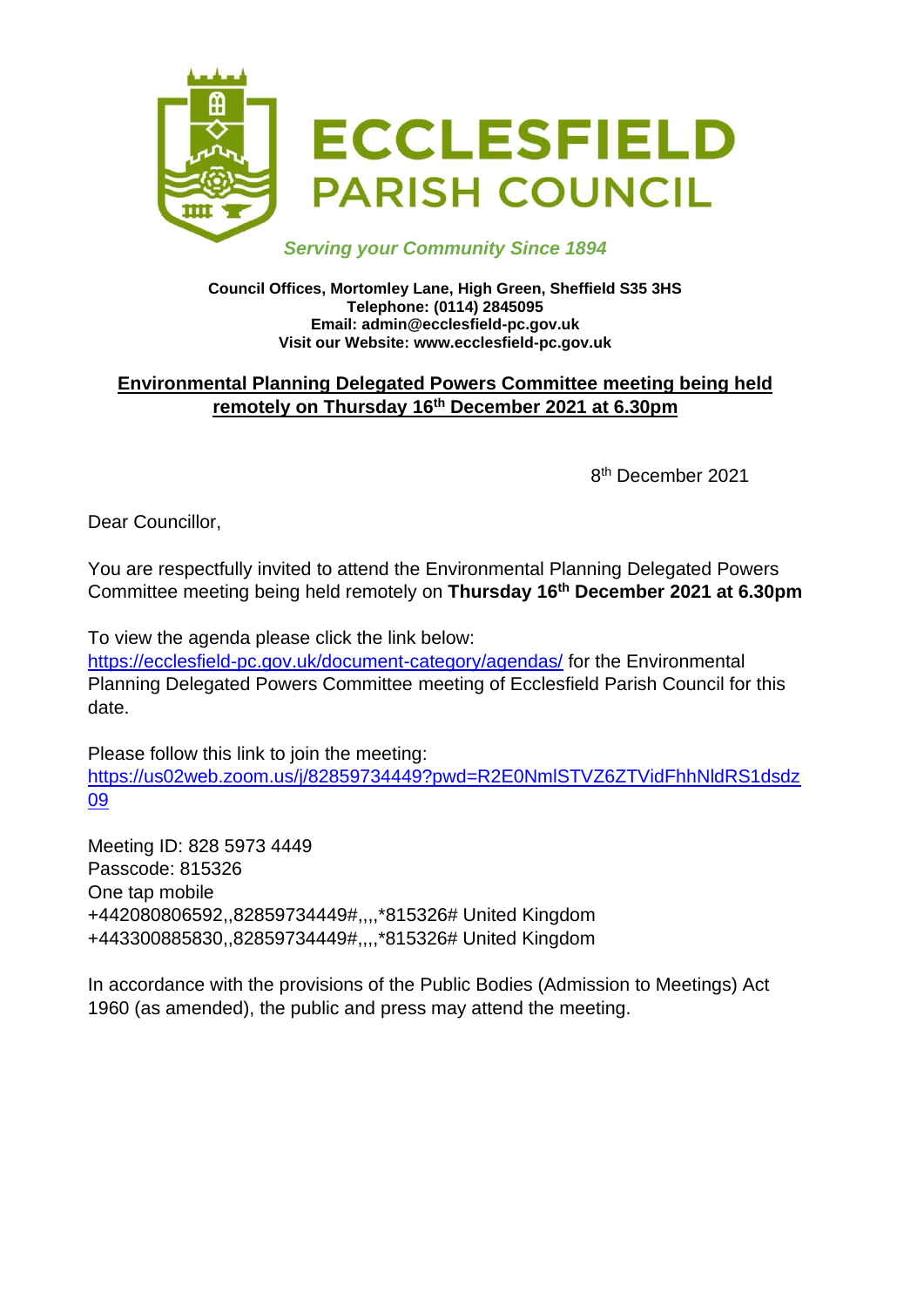# **20.Public Participation Session**

To receive questions from members of the public under the direction of the Chairman and in accordance with the Council's Standing Orders. (standing order 3 states that the public participation session will be for no more than 15 minutes and a member of the public shall not speak for more than 3 minutes).

| <b>Date</b><br><b>Received</b> | <b>Planning</b><br>Reference | <b>Site Location</b>                                                                                     | <b>Brief Description of</b><br>Proposal                                                                                                                                                                                                                                                                                                                                                                                                                                                                                                                                                                                                                             | <b>Date</b><br><b>Comments</b><br>Due |
|--------------------------------|------------------------------|----------------------------------------------------------------------------------------------------------|---------------------------------------------------------------------------------------------------------------------------------------------------------------------------------------------------------------------------------------------------------------------------------------------------------------------------------------------------------------------------------------------------------------------------------------------------------------------------------------------------------------------------------------------------------------------------------------------------------------------------------------------------------------------|---------------------------------------|
| 01/12/2021                     | 21/04922/FUL                 | <b>Silver Lodge</b><br><b>Residential Care</b><br>Home, 12 Housley<br>Lane, Sheffield,<br><b>S35 2UD</b> | Demolition of<br>conservatory, porch and<br>external structures,<br>internal and external<br>alterations including<br>erection of two-storey<br>rear extension and new<br>entrance porch to allow<br>conversion of care<br>home (Use Class C2) to<br>5 apartments and 4<br>houses (Use Class C3),<br>provision of car parking<br>and associated works.                                                                                                                                                                                                                                                                                                              | 21/12/2021                            |
| 02/12/2021                     | 21/04918/FUL                 | The Cart Shed,<br>Bracken Hill,<br>Sheffield,<br><b>S35 1RD</b>                                          | Application to allow<br>changes to Unit 1 (The<br>Low Barn) and Unit 6<br>(The Cart Shed)<br>including<br>internal/external<br>alterations, and<br>alterations to proposed<br>extension to unit 6, to<br>accommodate<br>accessibility<br>improvements<br>(Application Under<br>Section 73 to vary<br>condition number 2<br>(Approved Plans)<br>imposed by planning<br>permission<br>12/03474/FUL<br>Application to repair,<br>restore, alter, extend<br>and change the use of<br>the group of<br>buildings to create 7<br>dwellings with ancillary<br>car parking, storage,<br>communal facilities and<br>amenity space and the<br>erection of two poly<br>tunnels. | 22/12/2021                            |

# **21.Planning applications for consideration.**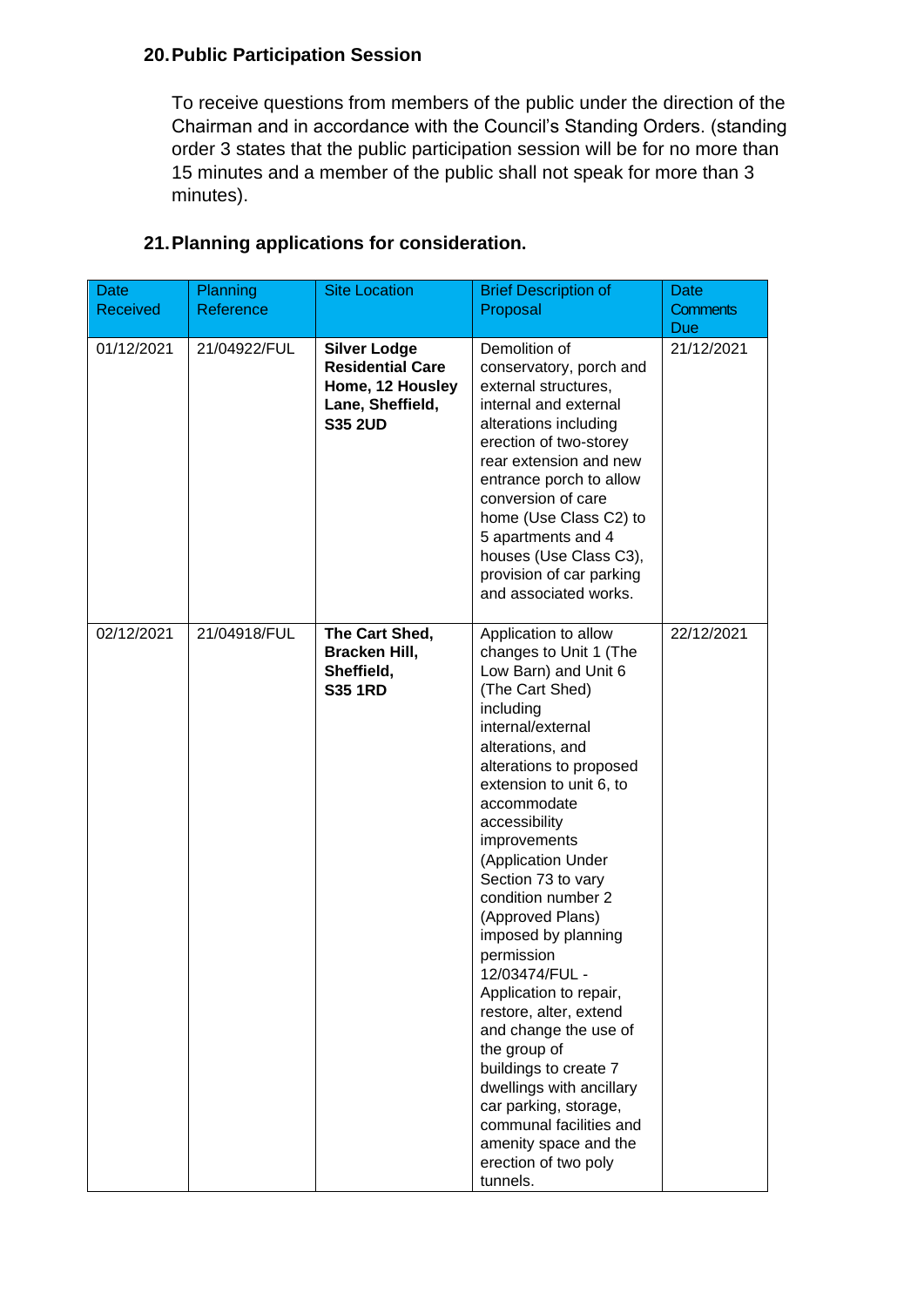| 02/12/2021 | 21/04923/LBC | The Cart Shed,<br>Bracken Hill,<br>Sheffield,<br><b>S35 1RD</b> | Application to allow<br>changes to Unit 6 (The<br>Cart Shed) including<br>internal/external<br>alterations, installation<br>of internal lift and<br>alterations to proposed<br>extension, to<br>accommodate<br>accessibility<br>improvements<br>(Application under<br>Section 19 to vary<br>condition 2 (Approved<br>Plans) imposed by<br>planning permission<br>12/03475/LBC<br>Application to repair,<br>restore, alter, extend<br>and change the use of<br>the group of buildings to<br>create 7 dwellings with<br>ancillary car parking,<br>storage, communal<br>facilities and amenity<br>space and the erection<br>of two poly tunnels. | 22/12/2021 |
|------------|--------------|-----------------------------------------------------------------|-----------------------------------------------------------------------------------------------------------------------------------------------------------------------------------------------------------------------------------------------------------------------------------------------------------------------------------------------------------------------------------------------------------------------------------------------------------------------------------------------------------------------------------------------------------------------------------------------------------------------------------------------|------------|
| 02/12/2021 | 21/04527/FUL | 129 Yew Lane,<br>Sheffield, S5 9AP                              | Demolition of<br>dwellinghouse and<br>erection of<br>dwellinghouse.                                                                                                                                                                                                                                                                                                                                                                                                                                                                                                                                                                           | 23/12/2021 |

#### **22.To receive notifications of any planning decision notices received in to Ecclesfield Parish Council from Sheffield City Council (listed).**

| Planning<br>reference | <b>Site/Location Proposal</b>                                                                                                                                                                                                                                                                       | Outcome                |
|-----------------------|-----------------------------------------------------------------------------------------------------------------------------------------------------------------------------------------------------------------------------------------------------------------------------------------------------|------------------------|
| 21/04230/FUL          | 2 Nether Crescent, Sheffield, S35 8PX<br>Erection of front porch, demolition of existing<br>garage, erection of double garage and car port to<br>sideof dwellinghouse and widening of existing<br>vehicular access.                                                                                 | Granted conditionally. |
| 21/04330/FUL          | Le Petit Café, 1A Church Street, Ecclesfield,<br>Sheffield, S35 9WE<br>Application under Section 73 to vary condition<br>numbers 3. (Restriction of hours and 4. (Cooking<br>Equipment) as imposed by planning permission<br>15/02956/CHU - Use of building for Class A3<br>(Café) (Retrospective). | Granted conditionally. |